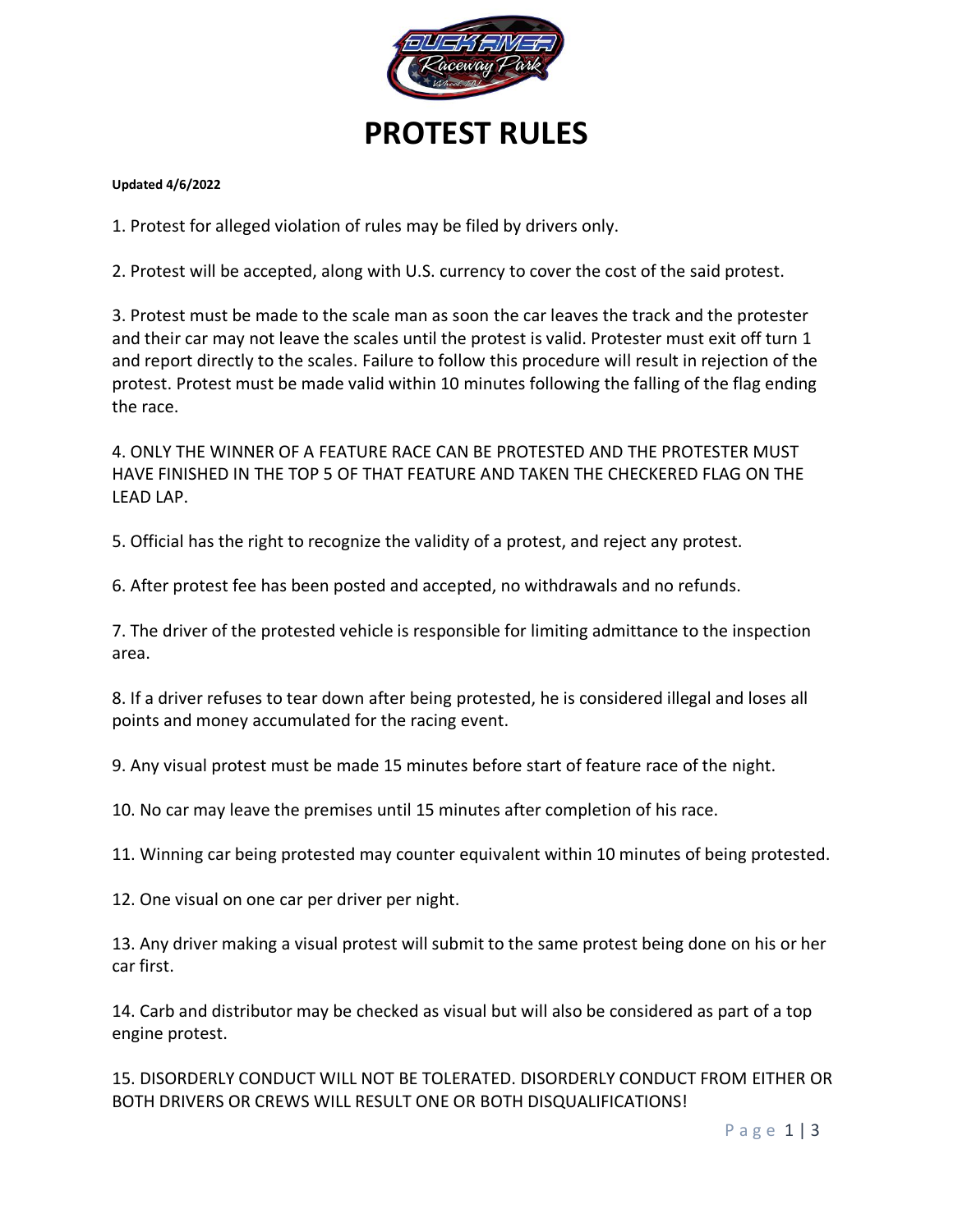

16. Protest refusal: 1st offense. Lose all points and money accumulated for the racing event and forfeits the right to post any protest for the rest of the season. 2nd offense. Lose all money accumulated for the racing event, lose all points accumulated for the entire season and pay a \$500 fine before returning to competition.

17. No driver will be eligible to protest if he or she has brought out 2 caution flags.

18. In the event of a full engine protest, engine may be retained by Duck River Raceway Park and inspected at a determined time acceptable to all parties.